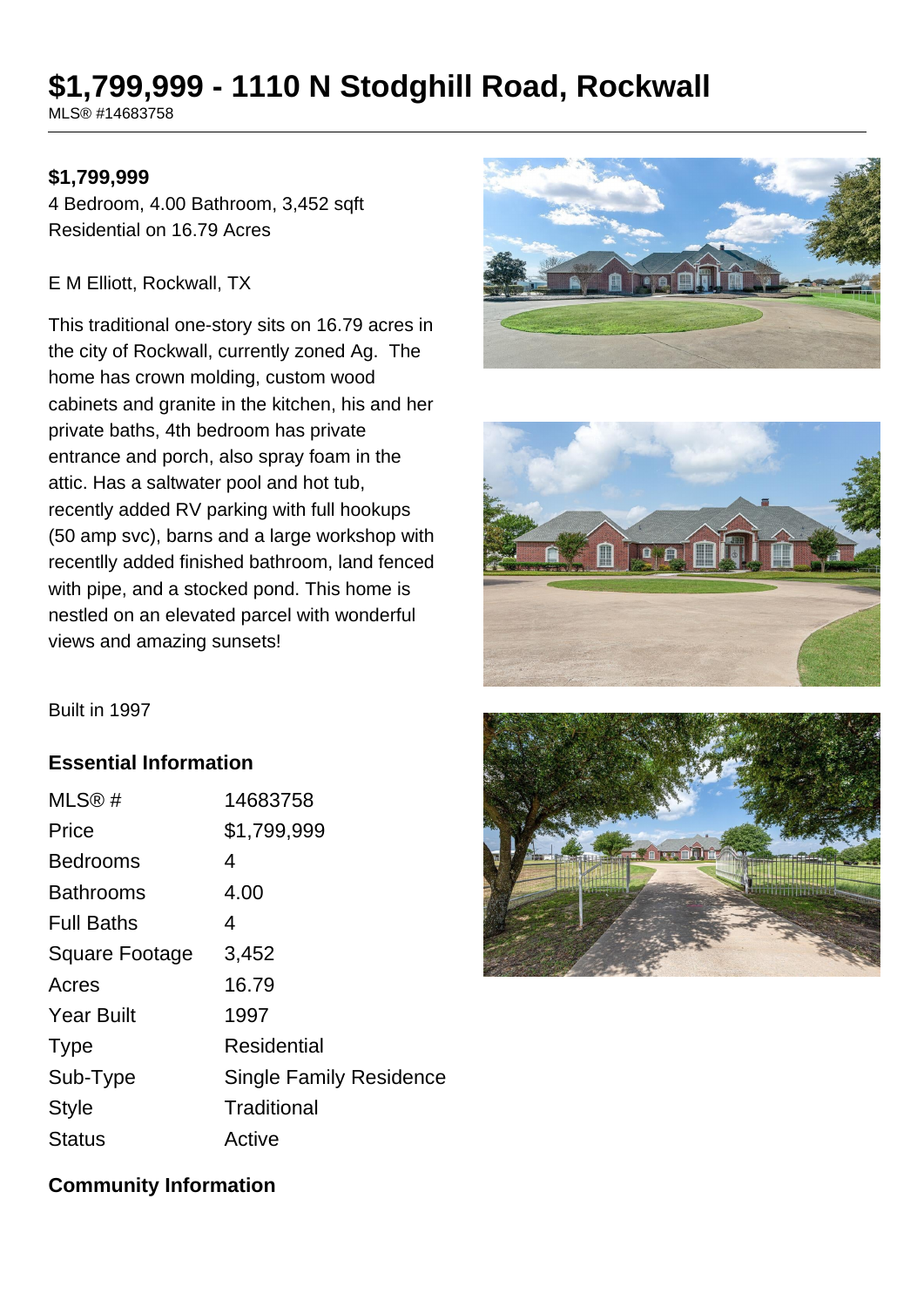| Address                   | 1110 N Stodghill Road                                                                                       |
|---------------------------|-------------------------------------------------------------------------------------------------------------|
| Subdivision               | <b>E</b> M Elliott                                                                                          |
| City                      | Rockwall                                                                                                    |
| County                    | Rockwall                                                                                                    |
| <b>State</b>              | <b>TX</b>                                                                                                   |
| Zip Code                  | 75087-7933                                                                                                  |
| <b>Amenities</b>          |                                                                                                             |
| <b>Utilities</b>          | All Weather Road, City Water, Aerobic Septic, Concrete                                                      |
| <b>Features</b>           | Gated, Horse Facilities, Lake, Perimeter Fencing                                                            |
| # of Garages              | 2                                                                                                           |
| Garages                   | 2-Car Single Doors, Circular Driveway, Covered, Garage Door Opener,<br>Garage, Garage Faces Side, Oversized |
| Has Pool                  | Yes                                                                                                         |
| Pool                      | Pool/Spa Combo, Salt Water                                                                                  |
| <b>Interior</b>           |                                                                                                             |
| <b>Interior Features</b>  | Built-in Wine Cooler, Decorative Lighting, Vaulted Ceiling(s)                                               |
| Appliances                | <b>Satellite Dish</b>                                                                                       |
| Heating                   | Central, Natural Gas, Zoned                                                                                 |
| Fireplace                 | Yes                                                                                                         |
| # of Fireplaces           | 1                                                                                                           |
| <b>Fireplaces</b>         | Brick, Gas Logs, Gas Starter                                                                                |
| <b>Stories</b>            | One                                                                                                         |
| <b>Exterior</b>           |                                                                                                             |
| <b>Exterior Features</b>  | Covered Porch(es), Rain Gutters, Lighting, Private Yard, RV/Boat<br>Parking, Stable/Barn                    |
| Lot Description           | Acreage, Few Trees, Landscaped, Lrg. Backyard Grass, Pasture,<br>Sprinkler System, Tank/ Pond               |
| Roof                      | Composition                                                                                                 |
| Construction              | <b>Brick</b>                                                                                                |
| Foundation                | Combination, Slab                                                                                           |
| <b>School Information</b> |                                                                                                             |
| <b>District</b>           | <b>Rockwall ISD</b>                                                                                         |
|                           |                                                                                                             |

Elementary Dobbs Middle **Herman E Utley** High Rockwall